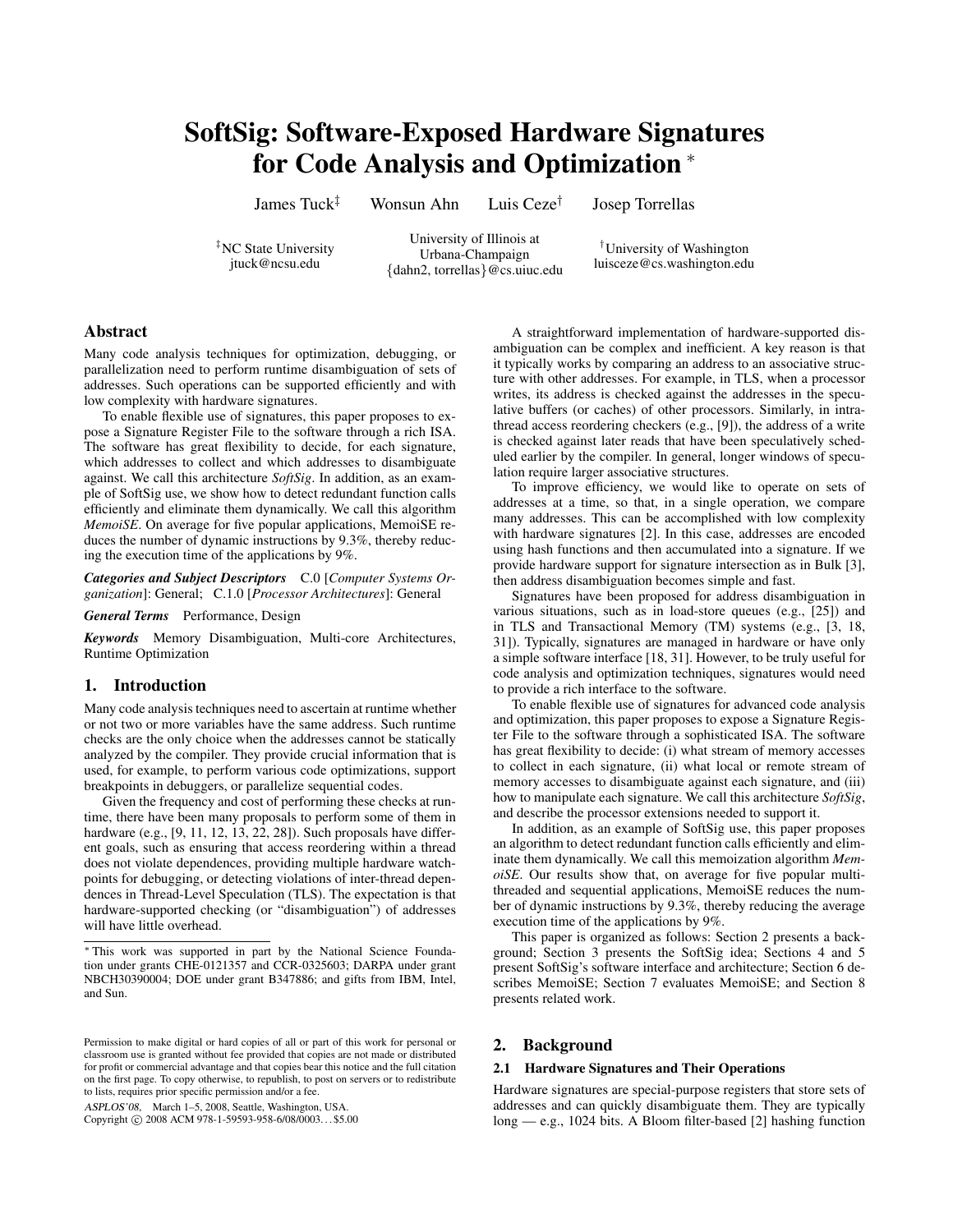like the one shown in Figure 1(a) generates a superset encoding of the addresses. Many addresses can be encoded into the fixed-length signature. Ceze *et al.* [3] proposed using hardware functional units that directly operate on signatures. Figure 1(b) shows some of the operations that can be performed on signatures. Intersection and union operations are performed via bit-wise AND and OR operations on the signatures. Interestingly, intersection can be interpreted as a disambiguation operation between two sets of addresses. Ceze *et al.* leveraged this insight to implement fast disambiguation in Hardware Transactional Memory (HTM) and TLS.



Figure 1. Address insertion into a signature (a) and some primitive operations on signatures (b).

Several other systems have later adopted hardware signatures and signature operations to speed up address disambiguation. For example, this includes proposals for TM [18, 31] and a proposal to enforce sequential consistency [4].

#### 2.2 Memoization

Memoization is a technique that uses the basic observation that a function (or expression) that is called twice with the same inputs will compute the same result. Consequently, rather than computing the same result again, memoization involves storing the outcome in a lookup table and, on future occurrences of the function, simply returning the answer provided by the lookup table. Michie [17] first proposed memoization as a general way to avoid computing redundant work, and it is routinely applied in dynamic programming [7] and functional programming languages.

For memoization to be profitable, a function must be called with the same inputs often, to ensure a high hit rate in the lookup table. Also, the cost of the lookup must be less than that of executing the function. Not all potentially profitable functions can be memoized, however, since most functions in imperative languages like C have side effects or reads from nonlocal memory which are extremely hard to analyze statically [27]. In these cases, traditional memoization cannot be used.

## 3. Idea: Exposing Signatures to Software

#### 3.1 Basic Idea

Many code analysis and optimization techniques, debugging schemes, and operations in speculative multithreading require the runtime disambiguation of multiple memory addresses — either accessed by a single thread or by multiple threads. We can significantly advance the art in these techniques if we support an environment where hardware signatures are flexibly manipulatable in software.

Such an environment must support three main operations: collection of addresses, disambiguation of addresses, and conflict detection. The software has a role in each of them. In *Collection*, the software specifies the window of program execution whose memory accesses must be recorded in a signature — i.e., the set of program statements to be monitored, possibly with some restriction on the range of addresses to be recorded. Moreover, it specifies whether reads, writes, or both should be collected.

In *Disambiguation*, the software specifies that the addresses collected in a given signature be compared to the dynamic stream of addresses accessed by (i) the local thread, (ii) other threads (visible through coherence messages such as invalidations), or (iii) both. Again, it also specifies whether reads and/or writes should be examined.

Finally, in *Conflict Detection*, the software specifies what action should be taken when the stream being monitored accesses an address present in the signature. The action can be to set a bit that the software can later check, or to trigger an exception and jump to a predefined location — possibly undoing the work performed in the meantime.

## 3.2 Examples

Figure 2 shows three examples of how this environment can be used: function memoization (Charts (a) and (b)), debugging with many watchpoints (Chart (c)), and Loop Invariant Code Motion (LICM) (Charts (d) and (e)). Function memoization involves dynamically skipping a call to a function if it can be proved that doing so will not affect the program state. As an example, Figure 2(a) shows two calls to function foo and some pointer accesses in between. Suppose that the compiler can determine that the value of the input argument is the same in both calls, but is unable to prove whether or not the second call is dynamically redundant — due to non-analyzable memory references inside or outside foo. With signatures (Figure 2(b)), the compiler enables address collection over the first call into a signature, and then disambiguation of accesses against the signature until the next call. Before the second call, the code checks if the signature observed a conflict. If it did not, and no write in foo overwrites something read in foo, then the second invocation of foo can be skipped.

A desirable operation when debugging a program is knowing when a memory location is accessed. Debuggers offer this support in the form of a "watch" command, which takes as an argument an address to be watched, or watchpoint. Some processors provide hardware support to detect when a watchpoint is accessed (e.g., [11]). However, due to the hardware costs involved, only a modest number of watchpoints is supported (e.g., 4). With signatures, a large number of addresses can be simultaneously watched with very low overhead. As an example, Figure 2(c) collects addresses *y* and *z* in a signature. Then, it collects into the signature all the addresses that are accessed in foo. After that, it disambiguates all subsequent accesses against the signature, triggering a breakpoint if a conflict is detected. The system is watching for accesses to any of the addresses collected.

Finally, Figures 2(d) and (e) show an example of LICM. Figure 2(d) shows a loop that computes an expression at every iteration. If the value of the expression remains the same across iterations, it would offer savings to move the computation before the loop. However, the code may contain non-analyzable memory references that prevent the compiler from moving the code. With signatures and checkpointing support, the compiler can transform the code as in Figure 2(e). Before the loop, a checkpoint is generated, and the expression is computed and saved in a register while collecting the addresses into a signature. Then, the loop is executed without the expression, while disambiguating against the signature. After the loop, the code checks if the signature observed a conflict. If it did, the state is rolled back to the checkpoint and execution resumes at the beginning of the unmodified loop.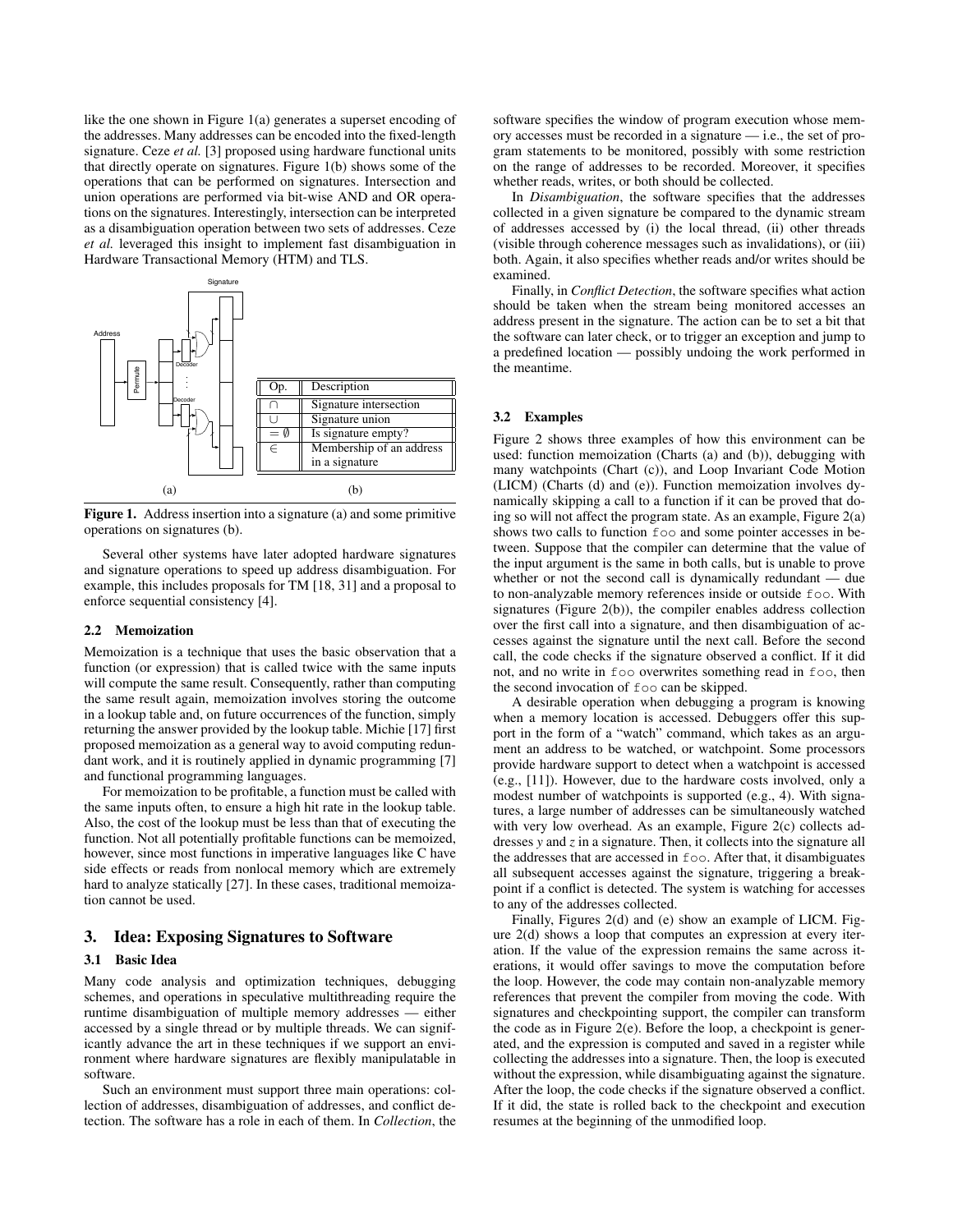

Figure 2. Three examples of how to use hardware signatures that are manipulatable in software.

#### 3.3 Design Overview and Guidelines

To expose hardware signatures to software, we extend a conventional superscalar processor with a *Signature Register File* (SRF), which can hold a signature in each of its *Signature Registers* (SRs). Moreover, we add a few new instructions to manipulate signatures, enabling address collection, disambiguation, and conflict detection. We call our architecture *SoftSig*. Before describing SoftSig, we outline some design guidelines that we follow. The guidelines are listed in Table 1.

| G1             | Minimize SR accesses and copies                   |  |  |  |  |
|----------------|---------------------------------------------------|--|--|--|--|
| G <sub>2</sub> | Manage the SRF through dynamic allocation         |  |  |  |  |
| G <sub>3</sub> | Imprecision should never compromise correctness   |  |  |  |  |
| G4             | Manage imprecision to provide the most efficiency |  |  |  |  |
| G <sub>5</sub> | Minimize imprecision and unnecessary conflicts    |  |  |  |  |

Table 1. Design guidelines in SoftSig.

## 3.3.1 Signature Registers are Unlike General Purpose Registers

SRs must be treated differently than General Purpose Registers (GPRs) because they are different in two ways. First, an SR is much larger than a 64-bit GPR — SRs are 1 kilobit in SoftSig. Due to their size, SRs are costly to read, move and copy. Second, SRs are persistent. Once a SR begins collecting or disambiguating, it must remain in the SRF for the duration of the operation in order to work as expected. An operation may take a very long time to complete, as can be seen from the examples in Figure 2.

These observations motivate two design guidelines:

G1*: Minimize SR accesses and copies.* Given the size of SRs, it is important to minimize SR accesses and copies. Every move typically takes several cycles, while accessing the SRF consumes power. Consequently, we minimize any negative impact on execution time or power consumption through several measures. First, on a context switch, the system does not save or restore SRs; rather, signatures are discarded. Second, the compiler never spills SRs to the stack. Finally, we design the logic to minimize reading SRs from the SRF. While these measures may appear to be severe limitations, our approach works well in spite of them.

G2*: Manage the SRF through dynamic allocation.* Given the size of SRs, there are few of them. Moreover, given their persistence, their use must be coordinated across an entire program's execution. This introduces the issue of how to assign SRs so that (i) we enable as many uses as possible in the program and (ii) we use them where they are most profitable.

To maximize the number of uses, it is better to allocate the SRs dynamically than to reserve the SRs based on static compiler analysis. For a given number of potential SR uses in a program, it may be difficult for the compiler to determine whether or not the lifetimes of these uses will overlap in time during execution. Consequently, the compiler may have to assume the worst case of maximum lifetime overlap, and refrain from exploiting all opportunities. Dynamic allocation, on the other hand, uses dynamic information on the actual use lifetime to exploit as many opportunities at a time as SRs are available. This approach requires software routines or hardware logic to examine the current state of the SRF and decide whether a SR can be allocated.

As an example, Figure 3 shows the case of two SRs and a program with four uses with hard-to-predict lifetimes. If we allocate SRs statically, we can only cover two uses. In practice, these two uses do not overlap in time (Chart (a)). If, instead, SRs are allocated dynamically, since at most two uses overlap in time, we can cover the four uses.

| Time<br>SR <sub>1</sub><br>SR2 | Time<br>SR1<br>SR1<br>SR <sub>2</sub><br>SR <sub>2</sub> |
|--------------------------------|----------------------------------------------------------|
| (a) Static allocation          | (b) Dynamic allocation                                   |

Figure 3. Employing SR1 and SR2 in uses whose lifetime (length of the segment) is unpredictable statically.

We leave the problem of deciding which uses of SRs are most worthwhile to the compiler, programmer, or a feedback-directed optimization framework.

#### 3.3.2 System Must Cope with Imprecision

SoftSig must cope with multiple forms of imprecision. One form of imprecision is the encoding of signatures. Instead of an exact list of addresses, only a superset of addresses is actually known. Because of this, conflicts may be reported even when an exact list would show that there were none. Such conflicts are called *false positives*.

Another source of imprecision is the dynamic de/allocation policy of the SRF. Signatures may be silently displaced while in use. Consequently, an optimization can fail simply because of how the SRF is managed at runtime.

The presence of imprecision motivates three design guidelines:

G3*: Imprecision should never compromise correctness.* The system must be designed such that imprecision hurts at most performance and never correctness. Therefore, any software that uses an SR must be prepared to cope with a conflict that turns out to be a false positive. For instance, consider the watchpoint example in Figure  $2(c)$ . A conflict may not be the result of an access to a watched location. The software needs to handle this case gracefully.

In addition, to handle the case of the unexpected deallocation of an in-use SR, SoftSig makes this event appear as if a conflict had occurred. Since the code must always work correctly in the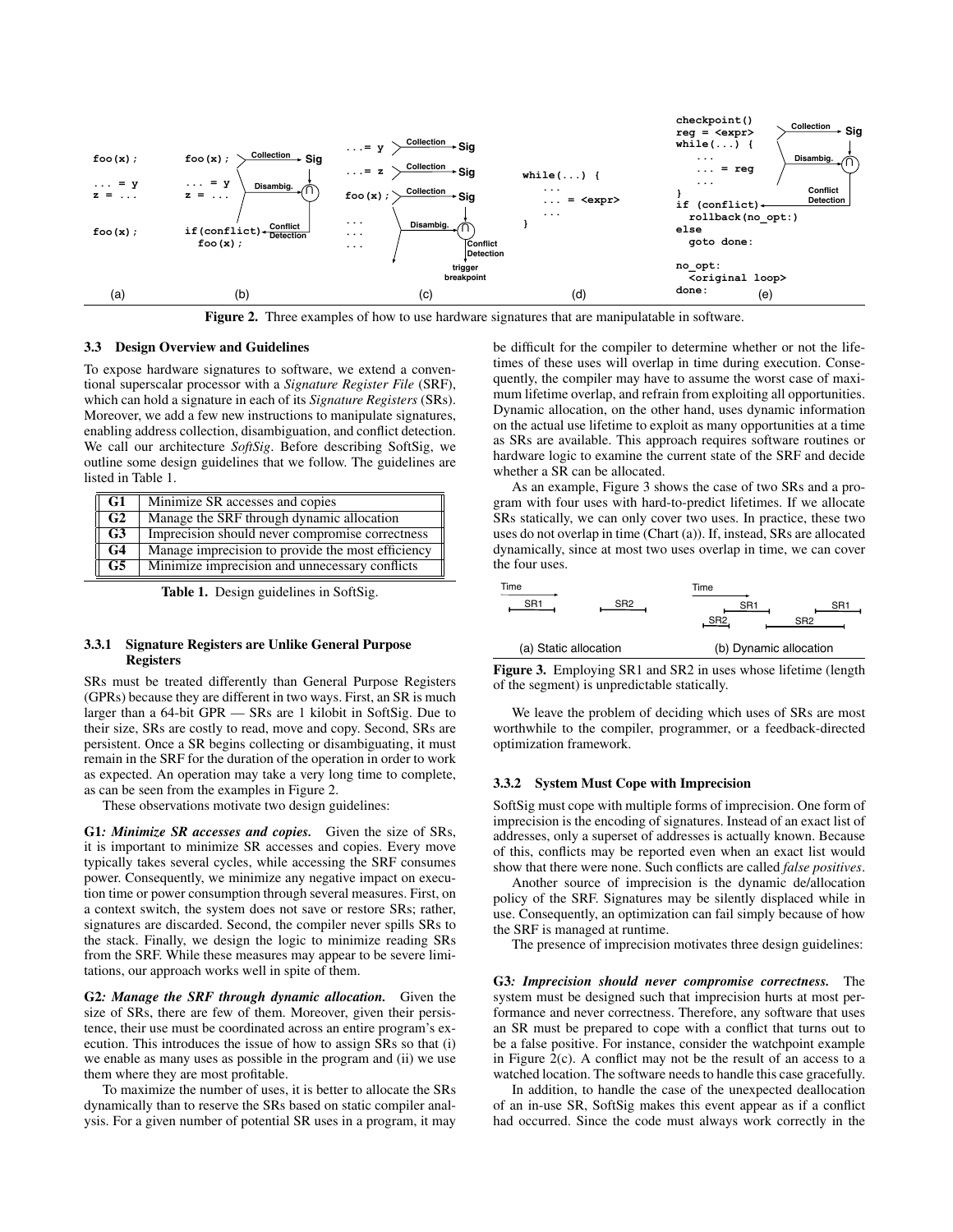| Category       | <b>Instruction</b>                                                                                                               | <b>Description</b>                                                                          |  |  |  |  |
|----------------|----------------------------------------------------------------------------------------------------------------------------------|---------------------------------------------------------------------------------------------|--|--|--|--|
|                | bcollect.(rd, wr, r/w) R1                                                                                                        | Begin collecting addresses into $SRF[R1]$ . Depending on the specifier, collect only reads, |  |  |  |  |
|                |                                                                                                                                  | writes, or both                                                                             |  |  |  |  |
| Collection     | ecollect R1                                                                                                                      | End collecting addresses into SRF[R1]                                                       |  |  |  |  |
|                | filtersig $R1, R2, R3$                                                                                                           | Do not collect or disambiguate addresses between R2 and R3 into/against SRF[R1]             |  |  |  |  |
| Disambiguation | bdisamb. $(rd, wr, r/w)$ . $(loc, rem)$ R1<br>Begin disambiguating local or remote accesses (depending on the specifier) against |                                                                                             |  |  |  |  |
|                |                                                                                                                                  | SRF[R1]. Depending on the specifier, disambiguate only reads, writes, or both               |  |  |  |  |
|                | edisamb.(loc.rem) R1                                                                                                             | End disambiguating local or remote accesses (depending on the specifier) against SRF[R1]    |  |  |  |  |
| Persistence,   | allocsig R1, R2                                                                                                                  | Allocate register SRF[R2] and return its Status Vector in R1                                |  |  |  |  |
| Status, $&$    | dallocsig R1                                                                                                                     | Deallocate SRF[R1]                                                                          |  |  |  |  |
| Exceptions     | sigstaty R1, R2                                                                                                                  | Return the Status Vector of SRF[R2] in R1                                                   |  |  |  |  |
|                | exptsig R1, target                                                                                                               | Except to <i>target</i> if a conflict occurs on SRF[R1]                                     |  |  |  |  |
|                | Idsig R1,addr                                                                                                                    | Load from <i>addr</i> into SRF[R1]                                                          |  |  |  |  |
|                | stsig R1,addr                                                                                                                    | Store SRF[R1] to <i>addr</i>                                                                |  |  |  |  |
|                | mysig R1, R2                                                                                                                     | $SRF[R1] \leftarrow SRF[R2]$                                                                |  |  |  |  |
| Manipulation   | clrsig $R1$                                                                                                                      | $SRF[R1] \leftarrow \emptyset$ , clear Status Vector and set $a=1, z=1, x=0$                |  |  |  |  |
|                | union $R1, R2, R3$                                                                                                               | $SRF[R1] \leftarrow SRF[R2] \cup SRF[R3]$                                                   |  |  |  |  |
|                | insert_elem $R1, R2$                                                                                                             | $SRF[R2] \leftarrow R1 \cup SRF[R2]$                                                        |  |  |  |  |
|                | member $R1, R2, R3$                                                                                                              | $R1 \leftarrow (R2 \in SRF[R3])$ ? 1 : 0                                                    |  |  |  |  |
|                | intersect $R1, R2, R3$                                                                                                           | $SRF[R1] \leftarrow SRF[R2] \cap SRF[R3]$                                                   |  |  |  |  |

Table 2. SoftSig software interface.

presence of false positive conflicts, this approach will always be correct.

G4*: Manage imprecision to provide the most efficiency.* Some imprecision can be managed in software by controlling how Soft-Sig is used. Specifically, many false positives may indicate that SRs are too full and do not have enough precision. Using SRs over shorter code ranges or finding a way to filter some of the addresses are effective solutions to manage imprecision. SoftSig provides an instruction for filtering (Section 4).

In addition, many SR deallocations indicate competing uses for the SRF. In this case, profiling can help determine the subset of SR uses that are most profitable. Software should judiciously manage both of these effects to provide the most efficiency.

G5*: Minimize imprecision and unnecessary conflicts.* Signatures will always have imprecision due to their hash-based implementation. However, to minimize additional sources of imprecision, the hardware must support address collection and disambiguation at precise instruction boundaries. Also, to minimize unnecessary conflicts, disambiguation should be performed only against the addresses that are strictly necessary for correctness. In so doing, the number of unnecessary conflicts will decrease.

## 4. SoftSig Software Interface

Based on the previous discussion, this section describes SoftSig's software interface.

## 4.1 The Signature Register File (SRF)

A core includes an SRF, which holds a set of SRs. SRs are not saved and restored at function calls and returns. Instead, SRs have persistence — they are allocated when needed and, in normal circumstances, deallocated only when they are not needed anymore. Consequently, when an SR is allocated, it is assigned a *Name* specified by the program. Such a name is used to refer to it until deallocation. The instructions used to manipulate SRs constitute SoftSig's software interface. They are shown in Table 2 and discussed next.

#### 4.2 Collection

Collection is the operation that accumulates into an SR the addresses of the memory locations accessed during a window of execution. SoftSig supports collection using two instructions, namely bcollect and ecollect. When bcollect is executed, address collection begins. Depending on the instruction suffix, it will collect only reads (rd), only writes (wr), or both reads and writes (r/w). When ecollect is executed, address collection ends. Both instructions take as argument a general purpose register (GPR) that contains the name of the SR.

For some optimizations, it is important to skip collection over a range of addresses that the compiler can guarantee need not be considered. This is supported with the filtersig instruction. Its inputs are the name of the SR, and the beginning and end of the range — specified using virtual addresses.

#### 4.3 Disambiguation

Disambiguation is the operation that checks for conflicts between addresses being accessed and a signature that has been collected or is currently being collected. SoftSig supports disambiguation using two instructions, namely bdisamb and edisamb. The former begins disambiguation, while the latter ends it. Both instructions take as argument a GPR that contains the name of the SR. They demarcate a code region during which the hardware continually checks addresses for conflicts with the signature.

Disambiguation can be configured in many ways. One category of specification is whether the signature is disambiguated against accesses issued by the local processor or by remote ones. While the examples in Figure 2 all used local disambiguation, remote disambiguation is useful in a multithreaded program to identify when other threads issue accesses that conflict with those in a local signature. In addition, disambiguation can be configured to occur in only reads, only writes, or both reads and writes. As we will see, remote disambiguation relies on the cache coherence protocol to flag accesses by remote processors. Consequently, signatures only observe those remote accesses that cause coherence actions in the local cache — e.g., remote reads to a location that is only in shared state in the local cache will not be seen.

In some cases, it may be desirable to disambiguate accesses performed by remote processors against a local signature that is currently being collected. This often occurs under HTM or TLS. In this case, we first need to use bdisamb to begin disambiguation and then bcollect to begin collection. Swapping the order of these two instructions is unsafe because it results in a window of time when conflicts can be missed.

When disambiguation is enabled and the hardware detects a conflict with a signature, the hardware records it in a *Status Vector* associated with the signature. Later in this section, we will show how the interface specifies the actions to take on a conflict.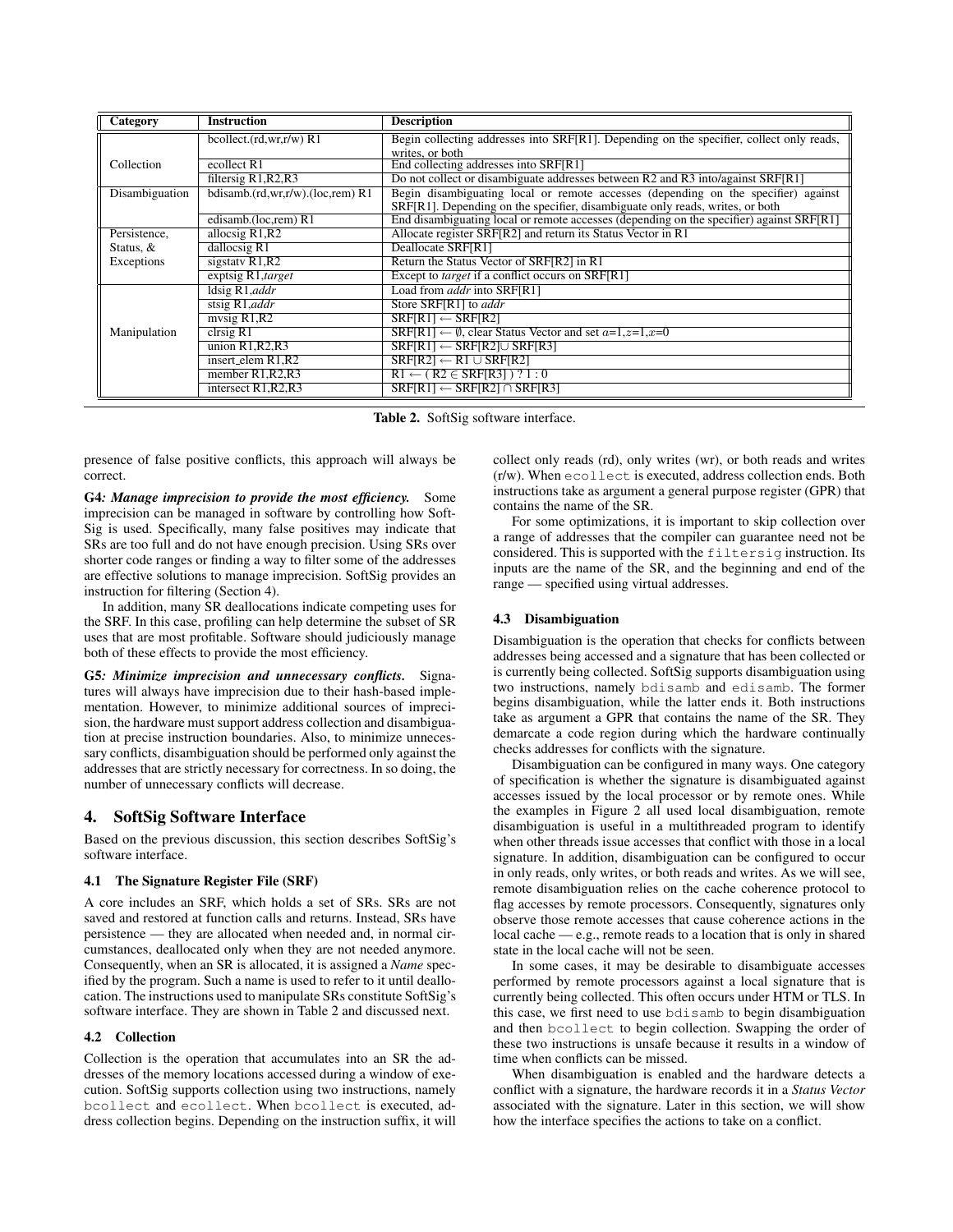The filtersig instruction blocks disambiguation over its range of addresses for the specified signature.

#### 4.4 Persistence, Signature Status, and Exceptions

The allocsig and dallocsig instructions allocate and deallocate, respectively, an SR in the SRF. Each instruction takes as an argument a GPR that holds the name of the SR. allocsig further takes a second GPR that returns the Status Vector of the SR. Finally, allocsig always allocates an SR, even if it requires silently displacing an existing signature. Consequently, any code optimization that uses SRs must be wary of the hardware displacing a signature it is relying upon.

The sigstatv instruction returns the Status Vector of an SR in a GPR. Figure 4 shows the fields of the vector. For now, consider the three 1-bit fields in the figure that are unshaded. They describe whether the signature is currently allocated (*a*), is zero  $(z)$ , or has recorded a conflict  $(x)$ . If sigstaty is called on a deallocated signature, a default Status Vector is returned with *a*=0,  $z=0$ , and  $x=1$ . Consequently, all code optimizations have to be implemented under the assumption that this default vector means that the signature cannot be trusted to hold meaningful results.



Figure 4. Status Vector associated with a signature.

While this makes it possible to generate code that will always function correctly, it would be inefficient to require a Status Vector check before every signature operation. Therefore, SoftSig supplies an additional simplifying policy: a disambiguation or collection operation on a deallocated signature is converted into a NOP.

The sigstatv instruction makes it possible to explicitly query for the presence of a conflict. However, it is not always desirable to schedule an instruction to test for a conflict. Consider the case of watchpoints in Figure  $2(c)$  — any conflict should be reported immediately when it occurs. To enable such behavior, SoftSig provides the exptsig instruction. exptsig specifies an exception handler that should be triggered when a conflict occurs on a specific SR. Exptsig takes as arguments the SR and the address of the first instruction of the exception handler.

The shaded fields in the Status Vector shown in Figure 4 supply additional configuration information that is only valid if the signature is allocated. Starting from the right, the fields show the status of collection, and of local and remote disambiguation. The status can be off, only reads, only writes, and reads plus writes. The *e* bit indicates whether an exception should be generated on a conflict.

#### 4.5 Signature Manipulation

SoftSig provides a set of operations to manipulate signatures. Table 2 lists them. Since they are straightforward, we leave it to the reader to understand their use from the description in the table.

#### 4.6 Interaction with Checkpointing

As shown Figures 2(a)-(c), SoftSig is useful without the need for machine checkpoints. However, if the system supports checkpointing — either in software or in hardware — SoftSig can provide additional functionality. Specifically, it can enable efficient execution of optimizations where the code performs some risky operation speculatively and then tests whether the execution was correct. If it was not, execution is rolled back.

Figures 2(d)-(e) showed an example of speculative optimization. The expression is assumed loop invariant and hoisted before the loop. After the loop is executed, there is a check to see if the assumption was correct. If it was not, the checkpoint is restored and the original loop is executed. Note, however, that SoftSig's applicability is not limited to speculative environments.

#### 4.7 Managing Signature Registers

It is necessary that each SR have a unique name. If two SRs had the same name, they could be confused with one another and lead to incorrect programs. Within a thread, the compiler can typically guarantee that each dynamic SR instance has a different name. For example, it can derive the name at allocation time based on the address of the function that allocates the SR.

This approach, however, does not guarantee that names are unique across different threads or processes time-sharing a processor. One possible solution is to include the thread or process ID as part of the name of the SR. This approach works well for SMT processors. For single-threaded processors, by simply invalidating the SRF at context switches as per guideline G1, we eliminate any possible confusion between SR instances.

## 5. SoftSig Architecture

The SoftSig architecture consists of several extensions to a superscalar processor. As shown in Figure 5, the extensions are grouped into a *SoftSig Processor Module* (SPM), which contains the Signature Register File (SRF), the Status Vectors, FUs to operate on signatures, the exception vectors, and a module called the In-flight Conflict Detector (ICD), which aids remote disambiguation. The SPM interacts with the Reorder Buffer (ROB) and the Load-Store Queue (LSQ) in support of collection and disambiguation. The rest of this section describes the architecture in detail.



Figure 5. SoftSig architecture.

## 5.1 SoftSig Instruction Execution

In our design, SoftSig instructions execute only when they reach the head of the ROB. Therefore, SRs are neither renamed nor updated by speculative instructions or updated out of order. We choose this approach to follow guidelines G1, G2, and G5 in Section 3.3. Indeed, if we allowed speculative instructions to update SRs, every speculative instruction that updated an SR would have to make a new copy of the SR, in order to be able to support precise exceptions. The additional accesses and copies required would run counter to guideline G1.

In addition, allowing speculative instructions to update SRs would induce a larger number of in-use SRs. This is at odds with guideline G2, which prescribes that the SRs should be allocated and deallocated dynamically in the most efficient manner. Finally, allowing out-of-order update of the SRs would make it hard to maintain precise boundaries in the code sections where signatures are collected or disambiguated. The signatures would then be more imprecise, which would hurt guideline G5.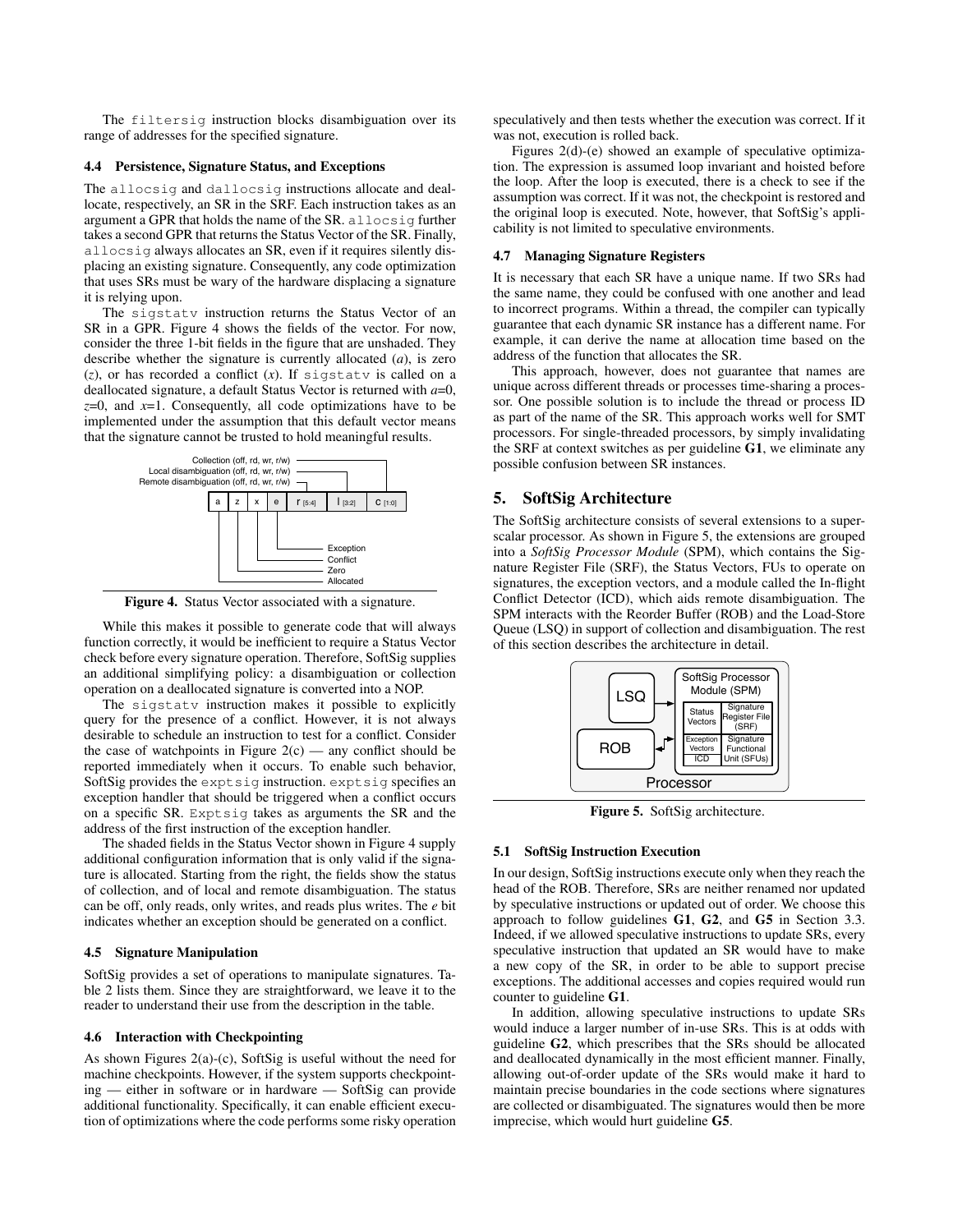However, executing SoftSig instructions only when they reach the head of the ROB has two disadvantages. First, some non-SoftSig instructions may have data dependences with SoftSig instructions — for example, instructions that check the Status Vector. Such instructions will have to wait for the SoftSig ones to execute. However, thanks to out-of-order execution, other, independent instructions can continue to execute. The second disadvantage is that remote disambiguation does not work correctly in this environment unless the ICD module is added. Section 5.5.1 presents this problem in more detail and describes our solution.

## 5.2 Signature Register File

As shown in Figure 6, the SRF is composed of three modules, namely the Signature Register Array, the Operation Select, and the Signature Encode. The former contains all the SRs, and has a read (*Sig Out*) and a write (*Sig In*) port. In turn, each SR has an input (*In*) and an output (*Out*) data port, control signals for union with the input (∪), intersection with the input (∩), read (*Rd*), and write (*Wr*), and output signals that flag a conflict (*Conflict[i]*) or a zero SR (*Zero[i]*).



Figure 6. The signature register file.

The Operation Select module generates the control signals for the SRs. Specifically, it can set the Collect (*C[i]*), Disambiguate (*D[i]*), Read (*R[i]*), or Write (*W[i]*) signals for one or more SRs simultaneously. To generate these signals, it takes as inputs the Status Vectors of all the SRs and, if applicable, the type of operation to perform (*Op*), the name of the SR to operate on (*Name*), and the virtual address of the local access (*VirtAddr*). The latter is needed in case we need to filter ranges of addresses.

Finally, the Signature Encode module takes a physical address and transforms it into a signature (*Sig Enc*). Either *Sig Enc* or an explicit signature can be routed into the Signature Register Array for collection, disambiguation, or writing.

#### 5.3 Allocation and Deallocation

When an allocsig instruction reaches the head of the ROB, the hardware attempts to allocate an SR. If an SR with the same name is already allocated, no action is performed. Otherwise, an SR is cleared, its Status Vector is initialized, and the SR name is stored in the Operation Select module.

If there is no free SR, then one is selected for displacement. The system tries to displace an SR that has its Conflict bit set. If no such SR exists, then an SR is selected at random. In either case, the name of the deallocated SR is removed from the Operation Select module.

When a dallocsig instruction reaches the head of the ROB, the hardware deallocates the corresponding SR. This operation involves removing the SR name from the Operation Select module.

#### 5.4 Collection and Local Disambiguation

When a bcollect or a bdisamb.loc instruction reaches the head of the ROB, the hardware notifies the LSQ to begin sending to the SoftSig Processor Module (SPM) the address (virtual and physical) and type of access of all memory operations as they retire.

In addition, the appropriate bits in the corresponding Status Vector are set. As addresses are streamed into the SPM, they are handled by the SRF as described previously.

If no conflict is detected on a memory operation, the ROB is notified that the corresponding instruction can retire; otherwise, the Conflict signal is raised and, depending on the configuration, an exception may be generated (Section 5.6).

When an ecollect or an edisamb.loc instruction reaches the head of the ROB, the corresponding Status Vector is updated. When both collection and local disambiguation have terminated for all SRs, the LSQ does not forward state to the SPM any longer.

#### 5.5 Remote Disambiguation

The bdisamb.rem instruction enables the SPM to watch the addresses of external coherence actions, while the edisamb.rem terminates this ability — if no other SR is performing remote disambiguation. Both instructions also update the Status Vector of the corresponding  $SR$ . As usual, edisamb.rem performs its actions when it reaches the head of the ROB. However, bdisamb.rem is different in that, for correctness, it needs to perform some of its actions earlier. In the following, we consider why this is the case and how we ensure correct remote disambiguation.

#### 5.5.1 Correctly Supporting Remote Disambiguation

The challenging scenario occurs when SoftSig performs address collection and remote disambiguation on the same SR simultaneously. This is a common situation in HTMs. In this case, to eliminate any window of vulnerability where a conflicting external coherence action could be missed, we must enclose the bcollect and ecollect instructions inside the region bounded by bdisamb.rem and edisamb.rem instructions. This is shown in Figure 7(a), which also includes a load to variable *X* inside the code section being collected and remotely disambiguated.



Figure 7. The ICD prevents missing a remote conflict.

However, as shown in Figure 7(b), due to out-of-order execution, the load may execute at time  $t_0$ , which is before it reaches the head of the ROB (and updates the SR) at time  $t_2$ . Unfortunately, if an external invalidation on *X* is received at time  $t_1$  — in between the time the load reads at  $t_0$  and the time it updates the SR at  $t_2$ — the conflict will be missed. Note that we cannot assume that the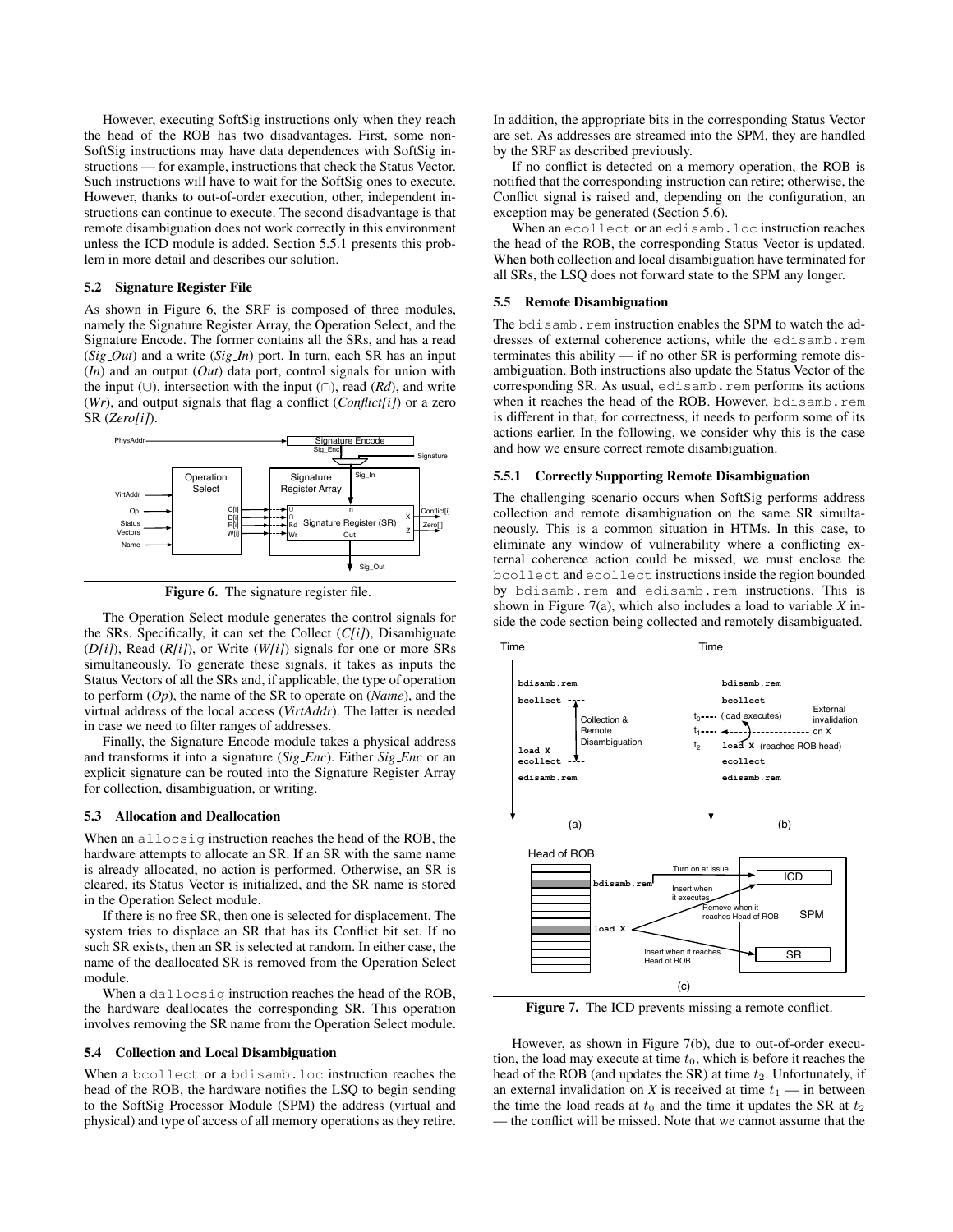consistency model supported by the processor will force the retry of the load to *X*.

This inconsistency occurs because loads read data potentially much earlier than they update the SR. To solve this problem, we add the *In-flight Conflict Detector* (ICD) to the SPM, and require that bdisamb.rem perform most of its actions in the (in-order) issue stage. More specifically, the ICD is a counter-based Bloom filter that automatically accumulates the addresses of all *in-flight* loads. As shown in Figure 7(c), when the load executes, *X* is inserted into the ICD. When the load reaches the head of the ROB, *X* is inserted into the SR and, since the ICD is counter-based, it is removed from the ICD. If remote address disambiguation is enabled, any external coherence action is disambiguated against both the SR and the ICD. If a conflict is found on either the ICD or the SR, then the SR is flagged as having a conflict. In the example shown, the conflict will be detected by the ICD as soon as the invalidation is received.

Moreover, we must ensure that bdisamb.rem turns the ICD on before any subsequent load could be executed. Consequently, we conservatively require that bdisamb.rem turn the ICD on and start directing external coherence addresses to the SPM as soon as the bdisamb.rem instruction goes through the (in-order) issue stage. This is shown in Figure 7(c). However, bdisamb.rem does not update the Status Vector until it reaches the head of the ROB. This is because only then can we guarantee that the corresponding allocsig instruction has retired.

Based on this design, the full behavior of the ICD is as follows. When bdisamb.rem is issued, the ICD is turned on. When a load executes, its address is added to the ICD; when a load reaches the head of the ROB or is found to be misspeculated, its address is removed from the ICD. If an external coherence action has a conflict with the ICD, the ICD sets a flag indicating a conflict and remembers the ROB index of the youngest load instruction *i* that has executed so far. All SRs that are collecting and performing remote disambiguation from this point until *i* retires will have their Conflict bit set in their Status Vector. Once *i* retires, the ICD clears its conflict flag — since any SR that starts collection after *i* should not be affected by this conflict. The ICD remains active from the time the first bdisamb.rem is issued until no signatures perform remote disambiguation anymore.

#### 5.5.2 Handling Cache Displacements under Remote Disambiguation

A final challenge to supporting remote disambiguation involves cache displacements. The problem is that a cache is only guaranteed to see external coherence actions on those addresses that it caches. If the cache displaces a line, the cache may not see future coherence actions by other processors on that particular line. Therefore, consider a processor that performs both collection and remote disambiguation on an SR. Suppose that the processor references a line, inserts its address in the SR, and then displaces the line from the cache. Future coherence actions by other processors on that line may not be seen by the cache and, therefore, remote disambiguation cannot be trusted to identify all remote conflicts.

To prevent this case, when remote disambiguation against an SR is in progress, the hardware takes a special action when a line is displaced from the cache. Specifically, the line's address is disambiguated against the SR, as if the cache had received an external invalidation on that line. This approach may conservatively generate a non-existing conflict. However, it will never result in missing a real conflict.

A more expensive, alternative approach would involve explicitly preventing the displacement of lines whose address are collected in the SR — for as long as remote disambiguation is in progress. This is the approach used in HTM and TLS systems. We do not support this approach.

## 5.6 Exceptions

When a conflict is detected on an SR, an exception may be triggered. The SPM supports registering exception handlers in a table, as shown in Figure 5 as *Exception Vectors*. If an exception is registered for a given SR, it is triggered when a conflict is detected. For a conflict caused by a local access, a precise exception is generated. For a conflict caused by an external coherence action, the handler is called as soon as the ICD or the SR detect the conflict.

When an exception is raised, the SPM notifies the processor's front end of the target address and informs the ROB of the instructions that need to be flushed. The exception handler then pushes the return address into a register and disables the handling of additional exceptions. Since other SRs may still be under disambiguation, additional exceptions are buffered and serviced sequentially.

## 6. MemoiSE: Signature-Enhanced Memoization

Memoization has been used to replace redundant or precomputed function calls with their outputs [17]. However, in languages such as C and C++, function memoization is hard to apply because memory state is often changed through non-analyzable pointer accesses. Using SoftSig, however, we propose a very general, lowoverhead, and effective approach to increasing the number of function calls that can be memoized. We call our approach *MemoiSE*, for Signature-Enhanced memoization. In this section, we describe MemoiSE's general approach, the MemoiSE algorithm, and some optimizations to reduce its overhead.

#### 6.1 A General Memoization Framework

Memoization algorithms work by caching the values of the inputs and outputs of a function in a lookup table. When the function is next invoked, the lookup table is searched for an entry with an identical set of input values. If such an entry is found, the output values are copied out of the lookup table into the appropriate locations (memory or registers), and the function execution is skipped.

Unfortunately, a function's inputs and outputs are not just the explicit input arguments passed to the function and the explicit output arguments returned by the function. They also include implicit inputs and outputs. These are other variables that the function reads from memory or writes to memory. To build a generic memoization algorithm, both explicit and implicit inputs and outputs need to be considered.

A naive approach would log the values of all implicit inputs and outputs in the table, in the same way as explicit inputs and outputs are logged. Unfortunately, implicit inputs and outputs cannot always be determined statically by the compiler, and there can be a very large number of them.

With MemoiSE, we do not log implicit inputs and outputs. Instead, we note that, if none of the implicit inputs or outputs have been written to since the end of the previous invocation of the function, then they have the same values. Such a condition can be easily checked using SoftSig. Indeed, during the initial execution of the function, we collect the addresses of all the implicit inputs and outputs in signatures. After the function completes, as the processor continues execution, the hardware enables the disambiguation of these signatures against all processor accesses. If, by the time execution reaches another call to the function, no conflicts have been discovered, it is safe to assume that the implicit inputs and outputs have not changed.

It is possible that, during the execution of the function, an implicit output overwrites a location read by an implicit input. In this case, since an input has changed, memoization should fail. We call this case *Internal Corruption*, and it must be detected to guarantee correctness of the optimization. Fortunately, detecting this case is easy with SoftSig signatures.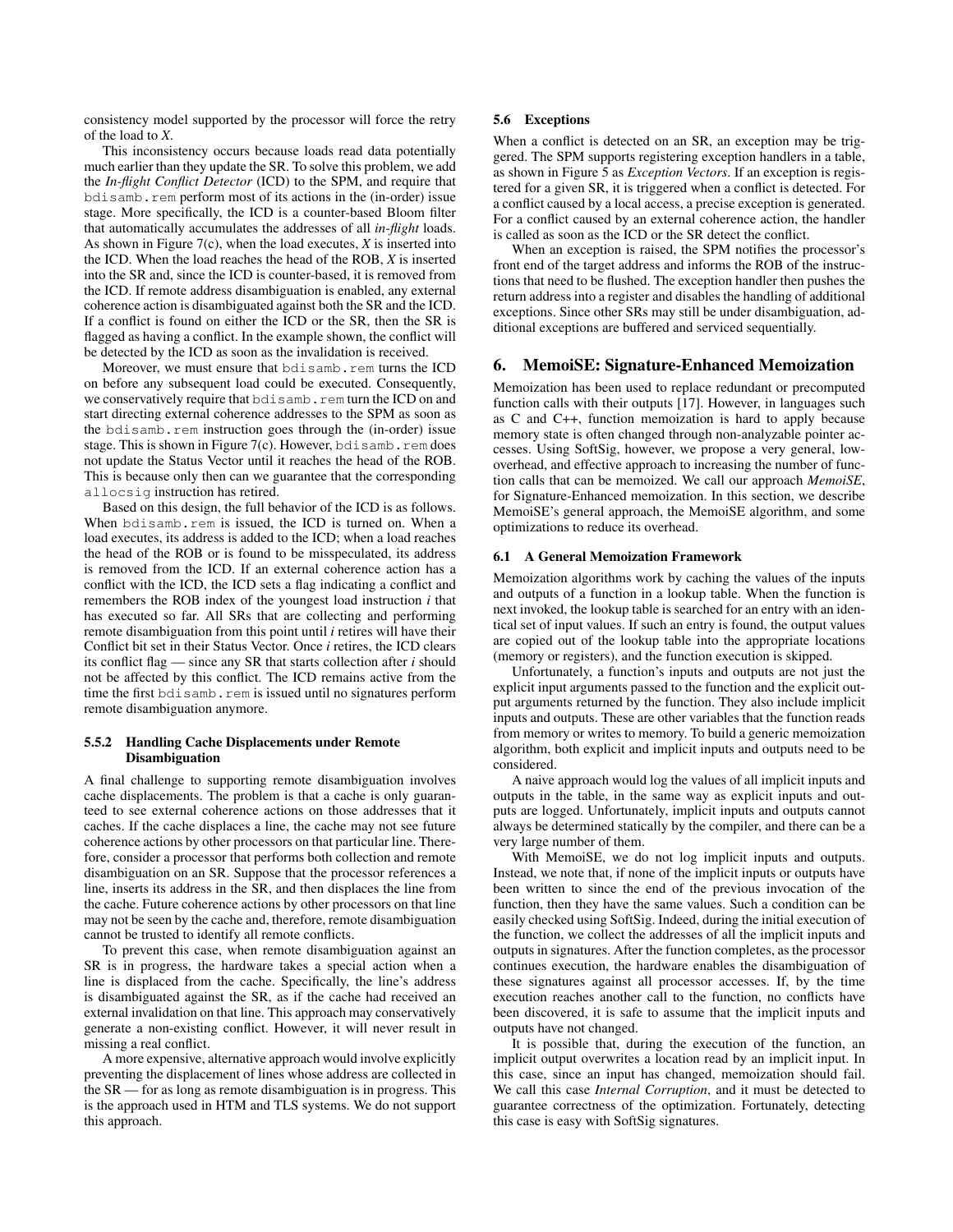

Figure 8. Applying the MemoiSE algorithm to function foo: function code layout (a), lookup table (b), Prologue (c), Setup (d), Epilogue (e), and stack layout (f).

In summary, MemoiSE works by recording the explicit inputs and outputs of a function call in the lookup table, collecting the addresses of the implicit inputs and outputs of the function using signatures and, after the function is executed, disambiguating these signatures against the addresses accessed by the code that follows. When we reach the next call to the function, we successfully memoize it if: (1) the explicit inputs match an entry in the lookup table, (2) during function execution, implicit outputs did not overwrite any implicit inputs, and (3) the implicit inputs and outputs have not been modified since the previous call as determined by signature disambiguation.

## 6.2 The MemoiSE Algorithm

MemoiSE is implemented by intercepting function calls using code inserted in functions. Figure 8 shows the application of MemoiSE to function foo. Part (a) shows the resulting layout of foo's code. MemoiSE inserts three code fragments: Prologue, Setup, and Epilogue. Part (b) shows the statically-allocated lookup table for foo. An entry in the table records the values of the explicit inputs and the explicit outputs of a call to foo. Different entries correspond to different values of the explicit inputs. In a multithreaded program, each thread has its own private copy of the lookup table to avoid the need to synchronize on access to a shared table. In the following, we explain the Prologue, Setup, and Epilogue code fragments. Note that we have skipped some code optimizations in the figure to make the code more readable.

#### 6.2.1 Prologue

The Prologue is shown in Figure 8(c). It determines whether the call can be memoized and, if so, it reads out the explicit outputs stored in the lookup table and immediately jumps to the function return. To understand the code, note that each entry in the lookup table is logically associated with an SR. This SR was used to collect the function's memory accesses when the function was called with the explicit inputs stored in the entry. Moreover, this SR has been disambiguated against all local and remote accesses since that function call was executed. Finally, the name of this SR was set to be the virtual address of the lookup table entry.

Based on this organization, the code in Figure 8(c) first sets register *R1* to point to the first entry in the lookup table, which is also the name of the associated SR. Then, the function's explicit inputs are compared to the values stored in the table entry. If they are the same, then this entry's explicit outputs can potentially be reused. However, we first need to check that the associated SR has not recorded a conflict since the function was last called with these explicit inputs. To perform the check, we first use the sigstatv instruction to read out the SR's Status Vector into register *R0*. If the bits in the Status Vector show both that there has been no conflict and that this SR is not currently collecting addresses (if it is still collecting, it would mean that the function is recursive and, therefore, cannot be memoized), then memoization succeeds. In this case, the explicit outputs are read out from the table entry and control transfers to the function return. If, instead, memoization fails, the function needs to be executed. Also, if the explicit inputs did not match, we check subsequent table entries until a match is found or the table is exhausted.

#### 6.2.2 Setup

If the function call is not memoized, the Setup code fragment initializes the necessary structures to record the effects of this call. The code is shown in Figure 8(d). It involves three operations, namely obtaining a new entry in the lookup table (or recycling the entry that has the same explicit inputs, if it already exists), saving the explicit inputs in the entry, and starting-up SRs to collect the addresses of the implicit inputs and outputs.

The instructions for the third operation are shown in Figure 8(d). We allocate two SRs — one for addresses read and one for addresses written. In the figure, the name of the SR for reads is the address of the table entry, and it is stored in *R1*; the name of the SR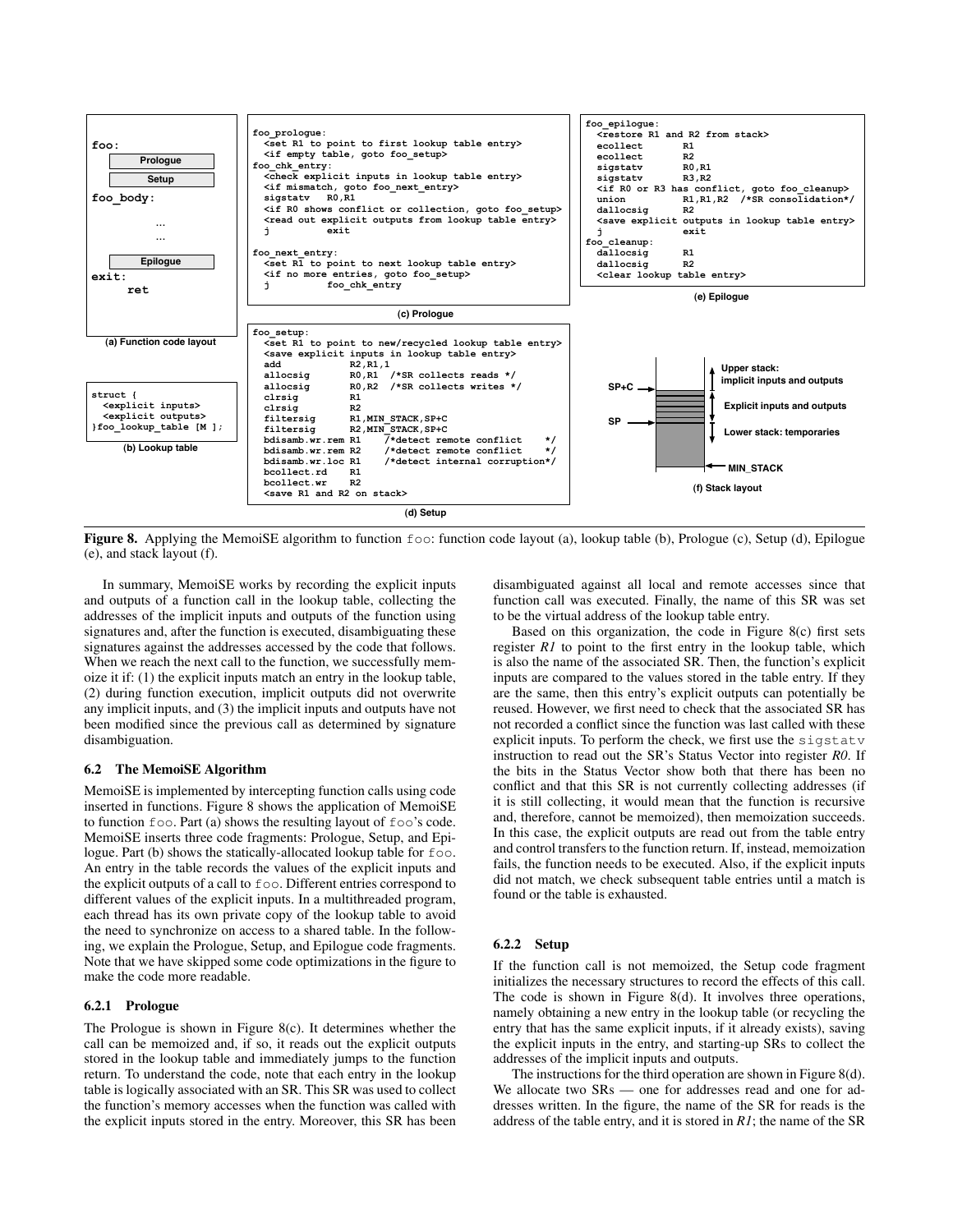for writes is obtained by adding 1 to the entry's address, and it is stored in *R2*.

The next step is to skip the collection of (and the disambiguation against) the addresses of local accesses to memory-allocated variables that are neither implicit inputs nor implicit outputs. These are temporaries that are created on the stack for use during the call, or are explicit inputs or outputs passed on the stack. The stack locations where such variables are allocated is shown in Figure 8(f): we store explicit inputs or outputs between *SP* and *SP+C*, and temporaries between *MIN STACK* and *SP*. In Figure 8(d), the filtersig instruction ensures that accesses to these variables are neither collected nor disambiguated against.

Next, we initiate disambiguation of remote writes against both SRs, and of local writes against the SR that collects reads. The latter operation will detect internal corruption (Section 6.1). Note that remote disambiguation is only necessary for multithreaded programs. Then, we start address collection for both SRs. Finally, we save  $R1$  and  $R2$  in the stack, since function  $f \circ \circ$  may write these registers, and we will need them later.

## 6.2.3 Epilogue

After foo executes, we can fill the entry in the lookup table. This process is performed by the Epilogue as shown in Figure 8(e). This code first restores *R1* and *R2* from the stack and ends collection for both SRs. It then obtains the Status Vectors of the SRs and checks that they have not recorded a conflict. If either one has recorded a conflict, then memoization is not possible; we discard the entry in the lookup table and deallocate the two SRs.

Otherwise, the two SRs are consolidated into one SR (whose name is in *R1* in the example) to save space. Moreover, the explicit outputs of the call are saved in the entry of the lookup table. Note that the remaining SR is currently under disambiguation against local and remote writes.

#### 6.3 Optimizations for Lower Overhead

Since only some functions can benefit from memoization, a profiler should identify which functions are amenable to memoization and apply MemoiSE only to them, as per G4. We leverage an analytical model proposed by Ding and Li [8] to identify which functions are most likely to benefit from memoization.

Furthermore, searching a large lookup table usually adds significant overhead. Consequently, we use profiling to discover which functions mostly need a single-entry table. For these functions, we restructure the table while providing space for only a single entry, so that the table can be accessed with very low overhead.

## 7. Evaluation

#### 7.1 Experimental Setup

To estimate the potential of MemoiSE, we implemented an analysis tool that uses Pin [16], a software framework for dynamic binary instrumentation. The output of Pin is connected to a simulator of a multiprocessor memory subsystem based on SESC [23]. The simulator models per-processor private L1 caches attached to a shared L2 cache. Some parameters of the architecture are shown in Table 3. With this setup, we can estimate MemoiSE's reduction in number of instructions executed and in execution time. The latter is obtained assuming that, when memory accesses do not stall the processor, the average IPC of non-memory instructions is 1. We model the overlap of instructions with L2 misses.

For our experiments, we run the applications shown in Table 4. They are Firefox, Gaim, Impress, SESC and Supertux. The first three are popular applications used on many personal computers. SESC is an architectural simulator [23] and Supertux is an opensource arcade game. Of these applications, Firefox, Impress, and

| 50 entries                         |
|------------------------------------|
| 16 signature registers, 1Kbit each |
| 64 KB, 64B, 4, 1 cycle             |
| 2 MB, 64B, 8, 10 cycles            |
| 16                                 |
| 500 cycles                         |
|                                    |

Table 3. Parameters of the architecture simulated.

| App.        | Description       | <b>Section Analyzed</b>                 |  |  |  |  |  |
|-------------|-------------------|-----------------------------------------|--|--|--|--|--|
| (Num        |                   |                                         |  |  |  |  |  |
| Threads)    |                   |                                         |  |  |  |  |  |
| Firefox     | Popular web       | Begins after initialization, while      |  |  |  |  |  |
| (6)         | browser           | it loads the <i>iacoma.cs.uiuc.edu</i>  |  |  |  |  |  |
|             |                   | webpage                                 |  |  |  |  |  |
| Gaim        | Open source       | Begins once a client is running.        |  |  |  |  |  |
| (1)         | instant messaging | It consists of opening a new mes-       |  |  |  |  |  |
|             | program           | sage window, sending a message,         |  |  |  |  |  |
|             |                   | and receiving a message                 |  |  |  |  |  |
| Impress     | OpenOffice        | Begins with opening a sample            |  |  |  |  |  |
| (6)         | presentation      | presentation and continues while        |  |  |  |  |  |
|             | software          | a user interacts with it                |  |  |  |  |  |
| <b>SESC</b> | Architectural     | Performs a functional simulation        |  |  |  |  |  |
| (1)         | simulator         | of the <i>mcf</i> program using the de- |  |  |  |  |  |
|             | available from    | fault simulator configuration from      |  |  |  |  |  |
|             | SourceForge.net   | SourceForge.net                         |  |  |  |  |  |
| Supertux    | "Jump'n run"      | Performed during game play. It          |  |  |  |  |  |
| (2)         | arcade            | begins when the penguin drops to        |  |  |  |  |  |
|             | sidescroller game | the ground. It continues until the      |  |  |  |  |  |
|             | like Mario        | penguin dies and respawns               |  |  |  |  |  |
|             | <b>Brothers</b>   |                                         |  |  |  |  |  |

Table 4. Applications studied.

Supertux are multithreaded, and run with 6, 6, and 2 threads, respectively. For each application, we trace an execution of over 400 million instructions.

We study MemoiSE in the context of the four environments of Table 5. By default, the results are normalized to *Baseline*.

| Environ.        | Description                                            |  |  |  |
|-----------------|--------------------------------------------------------|--|--|--|
| <b>Baseline</b> | No MemoiSE                                             |  |  |  |
|                 | MemoiSE applied selectively to some functions          |  |  |  |
| Plain (P)       | using a cost-benefit analysis as in [8]. Lookup        |  |  |  |
|                 | table size is limited to 10 entries                    |  |  |  |
| Optimized       | P optimized by reducing the lookup table size          |  |  |  |
| (O)             | to a single entry for functions that get little        |  |  |  |
|                 | benefit from larger tables. It has low overhead        |  |  |  |
| Ideal(I)        | $O$ with unlimited number of SRs and no false positive |  |  |  |
|                 | conflicts. It approximates an ideal hardware behavior  |  |  |  |

Table 5. Environments analyzed.

#### 7.2 Impact of MemoiSE

Figure 9 shows the dynamic instruction counts of the *P*, *O*, and *I* environments relative to *Baseline*. The figure shows data for each application and the average. Each bar is divided into two segments. The segment above zero (*Gains*) is the fraction of application instructions eliminated by memoizing function calls. The segment below zero (*Overhead*) is the additional instructions added by the memoization algorithm. The difference between *Gains* and *Overhead* is the savings achieved by MemoiSE, and is shown above each bar. A better optimization will have a taller *Gains* and a shorter *Overhead*.

From the figure, we see that, on average, *P* eliminates 13% of the application instructions. However, it adds overhead instructions, resulting in an average net instruction reduction of only 5.9%. For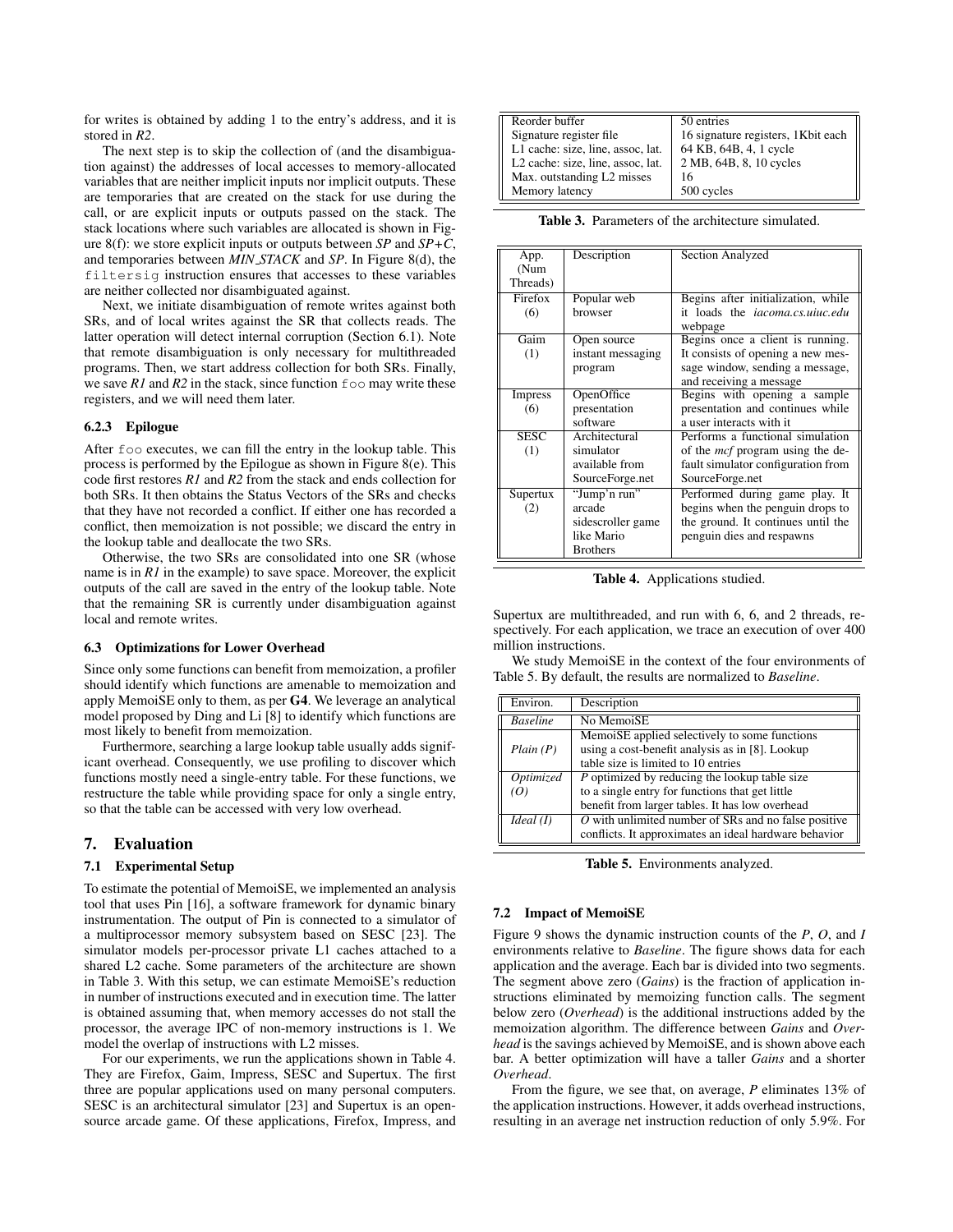

Figure 9. Dynamic instruction count relative to *Baseline*.

SESC and Supertux, the reduction in application instructions is especially significant, reaching over 25%. Moving now to the *O* bars, we see that keeping most of the tables to a single entry results in much lower overheads, while, in most cases, still eliminates a similar number of application instructions. The result is that the average net instruction reduction is lifted to 9.3% — and about 20% for SESC and Supertux.

Interestingly, having an unlimited number of SRs with no false positive conflicts (*I* bar) offers little additional advantage. The average net instruction reduction is slightly under 10%. Therefore, 16 SRs of 1Kbit each appear to be enough.

Figure 10 shows the execution times of the *P*, *O*, and *I* environments relative to *Baseline*. The figure shows that the execution time reductions closely follow the reductions in instruction count. On average, *O* offers a 9% reduction in execution time. Moreover, the reduction reaches 19% for SESC and Supertux. This is a significant reduction in execution time on challenging applications. In addition, the average reductions are nearly identical to those for the *I* environment. They are slightly better than for the *P* environment.



Our execution time analysis provides insights into the overheads of MemoiSE. Because MemoiSE adds a lookup table for each memoized function, the overheads of memoization can vary depending on the cache behavior of the accesses to the lookup tables. Fortunately, we observed that the accesses to the lookup tables rarely caused L2 misses due to the temporal locality of function calls.

Figure 11 shows the contention on the SRF. For each application and for the average, the figure shows the average number of accesses per cycle to the SRF for collection and disambiguation. Each bar is broken into four categories of accesses: *C-Rd* is the collection of read addresses, *C-Wr* is the collection of written addresses, *D-Loc* is local disambiguation, and *D-Rem* is remote disambiguation. There are also additional accesses due to allocating, deallocating, and manipulating SRs. However, they are not seen in the figure because they account for a very small fraction of the total accesses.

From the figure, we see that the average number of SRF accesses per cycle is about 0.11. This means that the SRF is only accessed roughly once in 10 cycles. This is a tolerable access frequency. In addition, for the multithreaded applications (Firefox, Impress, and Supertux), remote disambiguation causes most of the accesses. In all the applications, collection and local disambiguation are less significant, in part due to the filtering of many stack accesses.



Figure 11. Mean number of SRF accesses per cycle of execution.

#### 7.3 Function Characterization

To further understand MemoiSE, we analyze in detail one function that is frequently memoized from each application. The functions are shown in Table 6. From left to right, the columns of the table show: (1) function name; (2) application name; (3) explicit inputs; (4) type of the explicit output; (5) number of calls to the function in the execution analyzed by Pin; (6) average dynamic size of each call in instructions; (7) fraction of the total application instructions eliminated by memoization (*Gains* in Figure 9) that are contributed by this function; (8) fraction of the calls to the function that are memoized; (9) fraction of the failed memoizations of this function due to conflicts that are caused by false positives; and (10) average read and (11) write set size, respectively, of the function when it is successfully memoized. The read (or write) set size is the number of reads (or writes) to different locations.

g value type compatible from Firefox is a function in the GLib GTK+ core library that checks whether two object types are compatible with each other. The check is done by accessing a type table and examining the inheritance tree. As shown in the *Mem* column, memoization is typically successful (75% of the times). This is because the data structures are only updated when a type is first registered. However, the large variation in the input values sometimes causes misses in the lookup table.

pango\_fc\_font\_get\_glyph from Gaim is a Pango GTK+ font library function that gets the glyph index of a given Unicode character for a font. The properties of a glyph within a font do not change once the font is loaded into memory and are requested frequently in Gaim as each character is processed. Memoization is often successful (21% of the times, as shown in the *Mem* column), as characters are repeated. However, a larger lookup table would be desirable for a longer history of characters.

dl name match p from Impress is a function used internally in the GNU C library to test whether the given name matches any of the names of the given object. It is often used to resolve the name of a dynamically-loaded object such as a shared library object. Since the list of names for an object is updated only when it is first registered (e.g., when a shared library is first loaded), this function behaves much like a pure function at runtime. Consequently, as shown in the *Mem* column, it is memoized 95% of the times.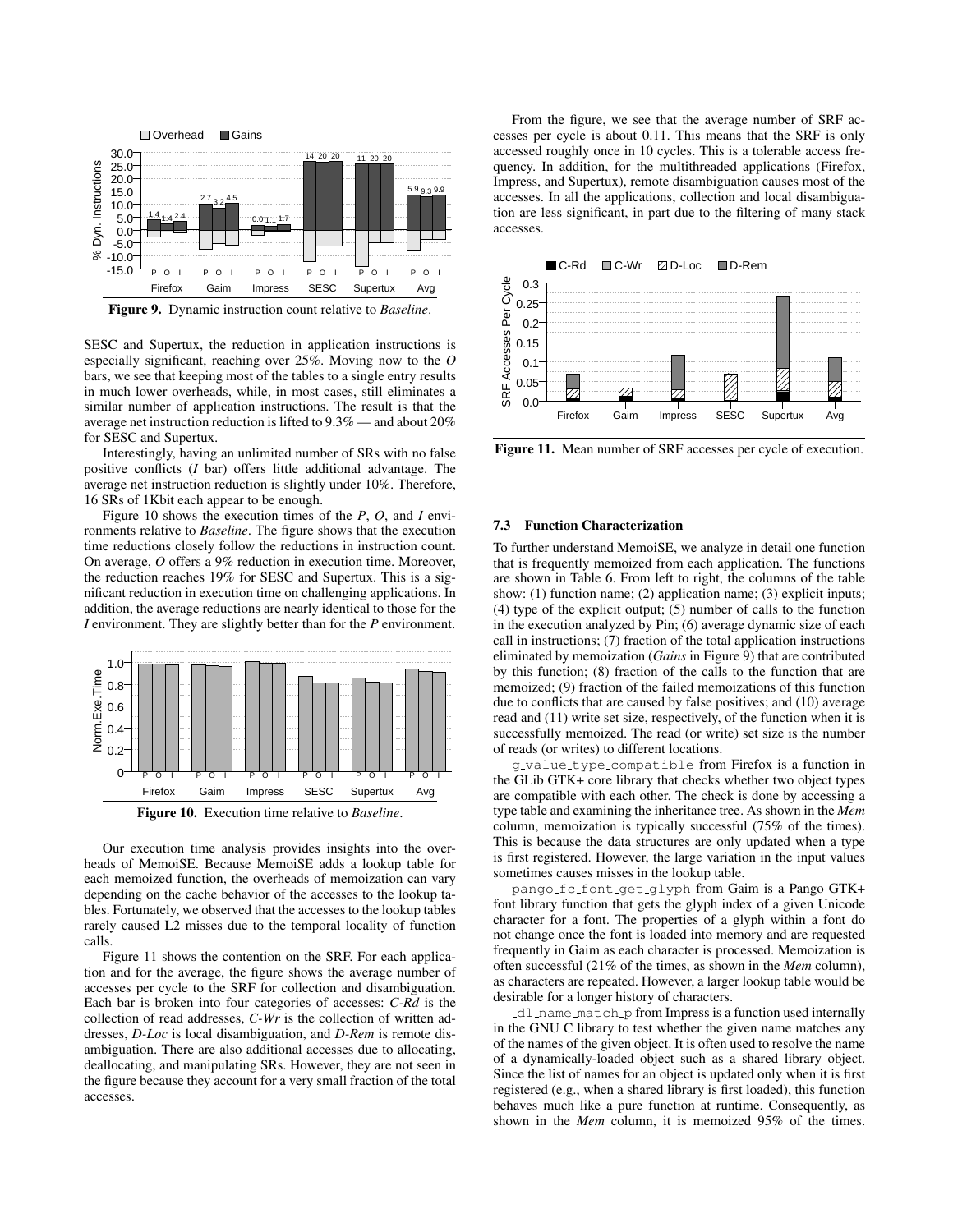| <b>Function Name</b>     | App.        | <b>Explicit Inputs</b>                                                                                                    | Explicit | $\#Calls$ | Size    | Weight | Mem             | FP                  | к   | W   |
|--------------------------|-------------|---------------------------------------------------------------------------------------------------------------------------|----------|-----------|---------|--------|-----------------|---------------------|-----|-----|
|                          |             |                                                                                                                           | Output   | (Thous.)  | (Inst.) | $(\%)$ | $\mathscr{C}_o$ | $\left( \% \right)$ | Set | Set |
| g_value_type_compatible  | Firefox     | GType src_type, GType dest_type                                                                                           | gboolean | 17.8      | 212     | 19     | 75              |                     |     |     |
| pango_fc_font_get_glyph  | Gaim        | PangoFcFont* font, gunichar wc                                                                                            | guint    | 25.1      | 322     |        | 21              |                     | 29  |     |
| _dl_name_match_p         | Impress     | $char*$<br>struct<br>const<br>__name.<br>$link_map^*_{map}$                                                               | int      | 41.1      | 80      | 31     | 95              | $\theta$            | 8   |     |
| OSSim::enoughMTMarks1    | <b>SESC</b> | this, int pid, bool justMe                                                                                                | bool     | 33481.0   | 35      | 80     | 100             | $\theta$            |     |     |
| Sector::collision_static | Supertux    | collision::Constraints*<br>this.<br>Vector&<br>constraints.<br>const<br>movement, const Rect& dest,<br>GameObject& object | void     | 7.7       | 5023    | 14     | 29              | 10                  | 551 |     |

Table 6. Five functions that are frequently memoized from the different applications.

Moreover, as shown in the *Weight* column, it contributes 31% of the application instruction reduction.

OSSim::enoughMTMarks1 from SESC monitors several conditions to determine when the program should begin and end detailed timing simulation. While the condition checks are optimized, they are performed frequently — some kind of check is required after each instruction is simulated. The function is only 35 instructions, but it is called millions of times. Its memoization is practically 100% successful, and it accounts for 80% of the application instruction reduction.

Section::collision static from Supertux is part of the game logic that detects when collisions occur. It is called from three sites in the same function. The first two sites are in loops, with each iteration changing one of the input parameters. As a result, calls from these sites are not memoized. However, between the second and third sites, no change typically occurs to the parameters, allowing memoization. For these reasons, memoization is only 29% successful. Nonetheless, the function contributes 14% of the application instruction reduction because it has a large size (5023 instructions). However, a read set size of 551 addresses, as shown in the *R Set* column, leads to an increase in false positives. Indeed, Column *FP* shows that, of all failed memoizations due to conflicts, 10% are caused by false positives.

One additional observation is that all these functions have a zero write set when they are successfully memoized. We find that written locations are typically read by the same function, causing internal corruption and memoization failure.

## 8. Related Work

#### 8.1 Signatures & Bloom Filters

SoftSig builds on the body of work that uses hardware signatures and Bloom filters for efficient disambiguation (e.g., [3, 4, 18, 19, 21, 25, 31]). Bulk [3], LogTM-SE [31], and SigTM [18] are closely related to SoftSig. Each system uses signatures for the explicit purpose of supporting TM or TLS. For the case of Bulk and LogTM-SE, these signatures are hardware registers that are used for the sole purpose of logging memory accesses and performing conflict detection. LogTM-SE can save and restore signatures to support virtualization, but in no other way are they manipulated by software.

SigTM employs a limited set of signature operations in software to implement Software Transactional Memory. Software can insert an address into a signature or do a membership test to support read and write barriers. Software can also do remote disambiguation to detect conflicts between transactions. SigTM, like LogTM-SE, has the means to save or restore a signature.

However, none of these schemes provide a comprehensive ISA to manipulate multiple signatures in a register file that enables the wide variety of tasks discussed in Section 3. Furthermore, SoftSig can be used even without support for speculative execution as in MemoiSE. Per G1, we opted not to save and restore SRs for the scenarios we considered. However, SoftSig does support save and restore, and can use them if SoftSig were employed in a TM system.

### 8.2 Memoization

Memoization has been studied at the granularity of instructions [14, 15, 26, 27] and coarse-grained regions [5, 6, 10, 24, 30]. Sodani *et al.* [27] empirically characterized the sources of instruction-level repetition and some characteristics of function-level behavior. They found that a large number of dynamic function calls are called with repeated arguments, and that most of these calls had either implicit inputs or side effects. This lead them to conclude that few functions could be memoized. However, with SoftSig, implicit inputs and side effects are easily coped with.

Connors *et al.* [5, 6] studied memoization of coarse-grained regions of code using a compiler (augmented with profiling information) to identify profitable regions. During execution, compilerinserted instructions direct the hardware to record the explicit inputs and outputs for a region in a hardware table. Then, when the region is encountered again, the table is checked for a solution. If one exists, the outputs are written into registers directly by the hardware, and the region is skipped. To account for memory inputs, each table entry has a memory valid bit which is cleared anytime a memory input for that entry is potentially updated. The compiler is responsible for scheduling invalidate instructions in the code. Wu *et al.* [30] built on top of [5] by combining speculation and memoization to exploit more region-level reuse.

MemoiSE differs from all of these in that it only targets functions, as opposed to arbitrary regions of code. MemoiSE does have an advantage, in particular over [6], in that it can dynamically detect any memory access that invalidates an entry in the lookup table. In addition, the memory accesses of a function do not need to be analyzed statically for correct memoization. MemoiSE incurs overhead for table lookups in software. Such lookups are done in hardware in [6]. If MemoiSE lookups were done in hardware, the overheads could be significantly reduced.

Ding and Li [8] proposed a compiler-directed memoization scheme implemented fully in software. The compiler identifies coarse-grained regions of code for reuse and then generates the necessary code to store the inputs in a lookup table and check the table on future calls. The compiler must prove that all inputs are invariant for a memoized region. Also, because there is no hardware support, the compiler must perform a cost-benefit analysis to decide when a region of code is worth memoizing. MemoiSE is similar to this approach in that the lookup table is a software structure and the compiler/profiler must decide which functions to transform using a similar cost analysis. MemoiSE, however, can more aggressively select functions since implicit inputs and outputs are checked dynamically.